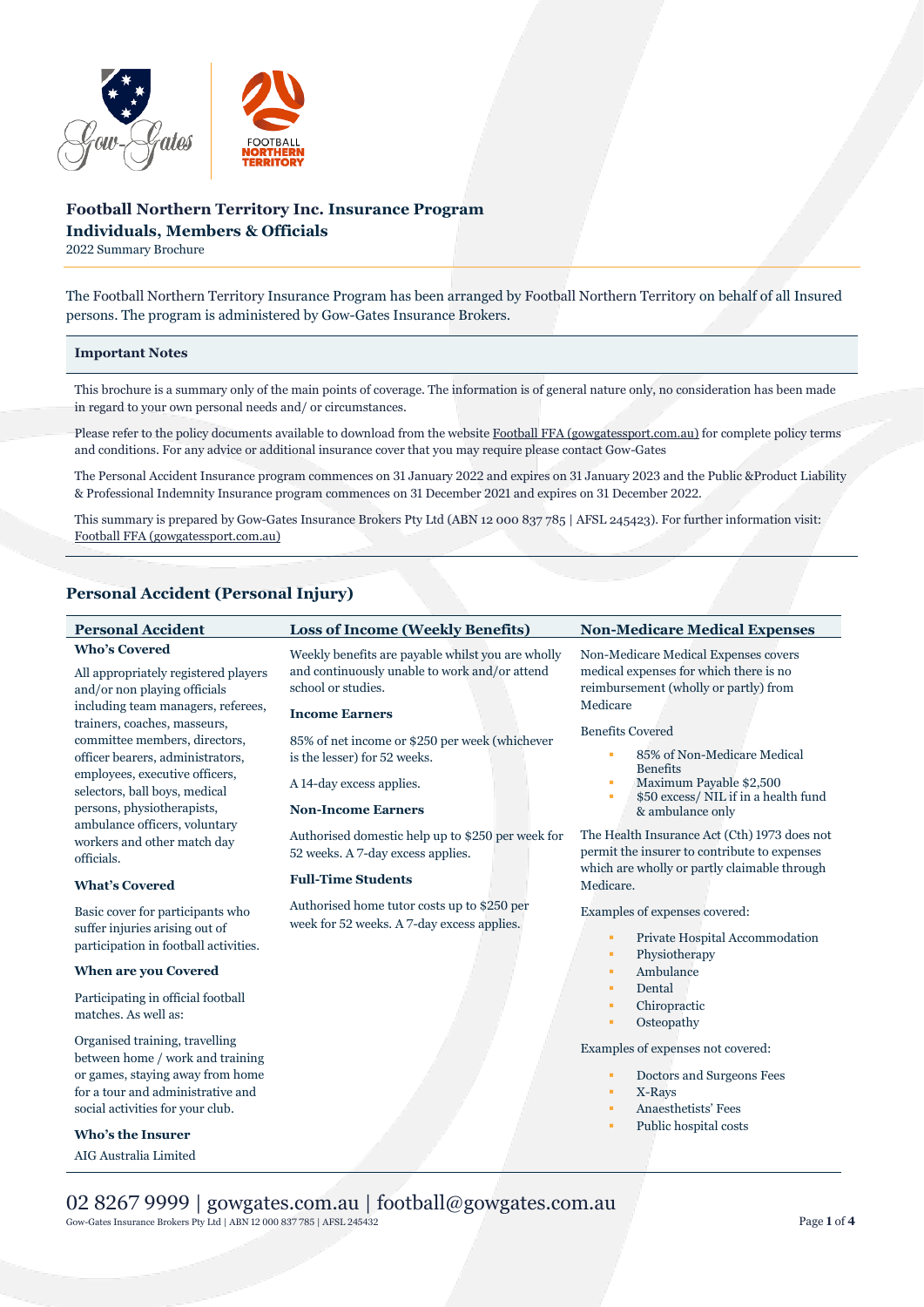## **Capital Benefits Other Benefits**

Capital Benefits are a lump sum benefit that is provided in the event of Death and Permanent Disability.

Benefits are payable based on a table of events available in the full policy wording.

Some of the benefits payable include:

**Death** - \$100,000 (U18 \$20,000)

**Paraplegia and Quadriplegia** - \$750,000

**Loss of sight of one eye** - \$100,000

**Loss of use of one limb** - \$100,000

There are other benefits payable under the Football Northern Territory Insurance Program for expenses which may be incurred as a result of a Football injury.

Some of these benefits include:

- **Funeral Expenses**
- Travel and Accommodation

Full details of these benefits as well as policy conditions are contained in the policy wording. A copy of the policy wording is available to download from the website [Football FFA \(gowgatessport.com.au\)/](https://football.gowgatessport.com.au/)

# **How to Make a Claim**

All claims need to be submitted online via the Sports Claims Portal. To find the portal appropriate to you and your Club:

- **1.** Visit the Gow-Gates Football Insurance Website [Football FFA \(gowgatessport.com.au\)](https://football.gowgatessport.com.au/)
- **2.** Select your relevant Association
- **3.** Navigate to the 'Claims' section and follow the link to lodge your claim online
- **4.** Register an Account for the Sports Claims Portal

The standard documentation you will be required to upload during the claims portal submission are:

- Club Declaration (to be completed and signed by an Authorised Representative of your Club e.g. President, Vice President, Secretary, Treasurer)
- Physician's Report (to be completed by a GP, specialist, surgeon or dentist)

If you are claiming for Loss of Income, in addition to the Club Declaration and Physician's Report you will also be required to upload:

- Employment Statement (to be completed by your employer)
- Incapacity to Work Statement Page 3 of the Physician's Report (to be completed by a GP, specialist or surgeon)

You will be prompted to download blank copies of the relevant documentation in Step 4 of the claims portal process. The claim submission is an 8 Step procedure and will save your progress as you complete each Step.

## **Points to Remember**

- All players and officials must be registered with Football Northern Territory for coverage by this insurance program.
- Only injuries which occur during the policy period are covered.

No cover is provided for:

- Any pre-existing defect, infirmity or sickness the insured person suffered from at the time of the accident
- Self-infliction
- War and terrorism
- Aerial activities
- Being under the influence of Drugs or alcohol
- Criminal acts
- Psychiatric or psychological disorder
- Contamination by radioactivity
- Sickness, disease or disorder of any kind
- Injuries which occur outside the policy period
- Pregnancy or related complications.
- It is recommended that players and officials take out separate Private Health Insurance and/or Personal Income Protection, Life Insurance and Trauma cover.
- Top up insurance on an individual, team or club basis is available and recommended. Please contact Gow-Gates Insurance brokers for details.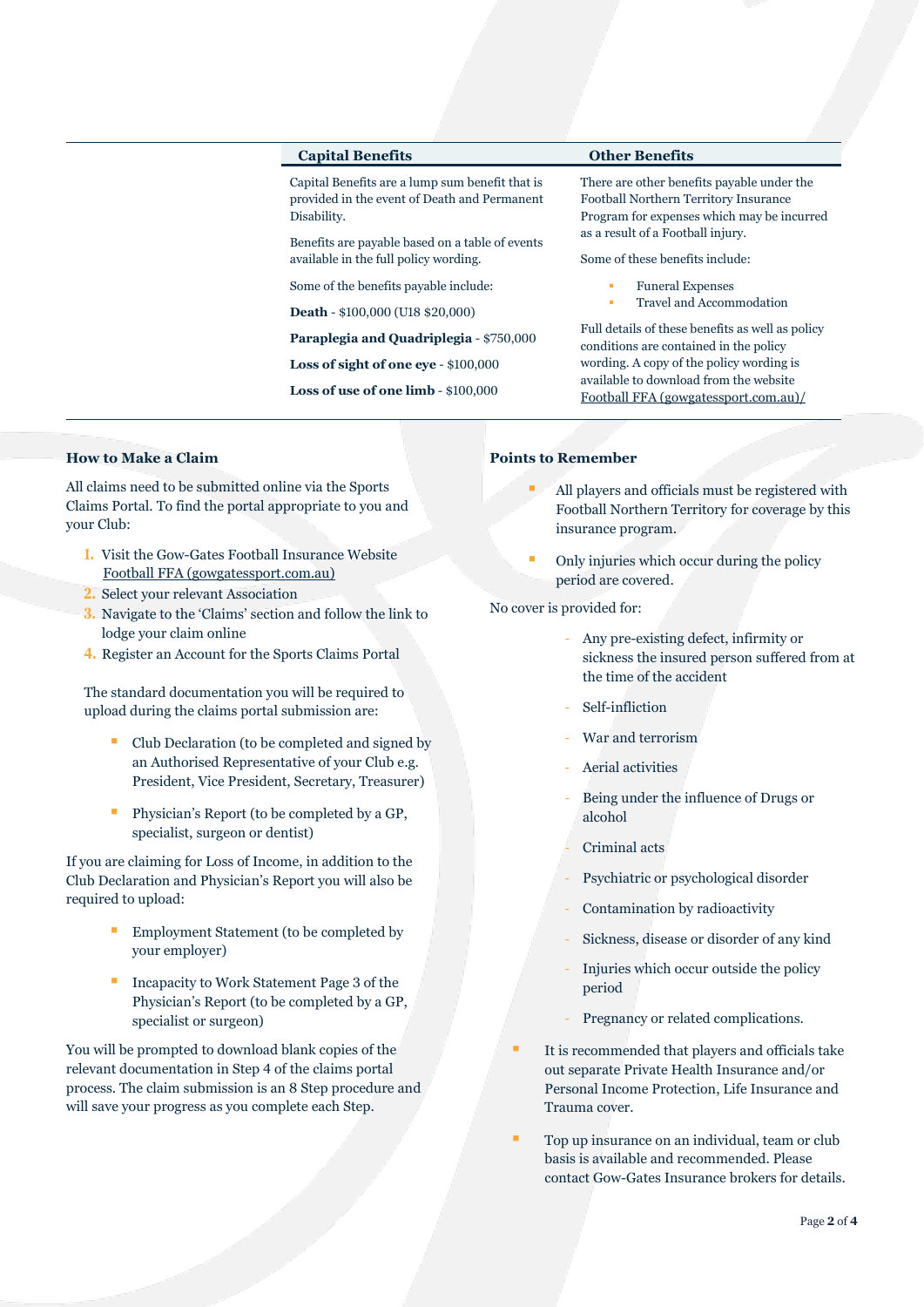## **Duty of Care Statement**

When you register to play with a Football Club, you are reminded that Football is a body contact sport. Potential, notwithstanding all safety guards, exists for a player to sustain injury. Players must therefore prepare themselves for the game by having a commitment to training and a high level of fitness.

As a measure of your club and Football Northern Territory**'**s support to players and officials, they have arranged insurance cover as set out in this document and for your benefit and risk protection.

In addition to these policies all players and officials are encouraged to take out private health insurance, life insurance and 'top up' cover over and above that is outlined on the previous page to ensure individual needs and circumstances are met.

For any advice or additional insurance cover that you may require please contact Gow-Gates.

## **Who can I talk to about an issue or complaint?**

First talk to Gow-Gates, ask for claims staff for the Football Northern Territory Insurance Program.

If this does not resolve the matter or you are not satisfied with the way a complaint has been dealt with, you should contact the complaints manager on 02 8267 9999 or put your complaint in writing to info@gowgates.com.au or by mail at:

Complaints Officer

Gow-Gates Insurance Brokers GPO Box 4731

Sydney NSW 2001

Please mark the envelope "Notice of Complaint." We will endeavor to resolve your complaint quickly and fairly.

If your complaint cannot be resolved to your satisfaction within 21 days, you may have the right to refer the matter to the Australian Financial Complaints Authority (AFCA).